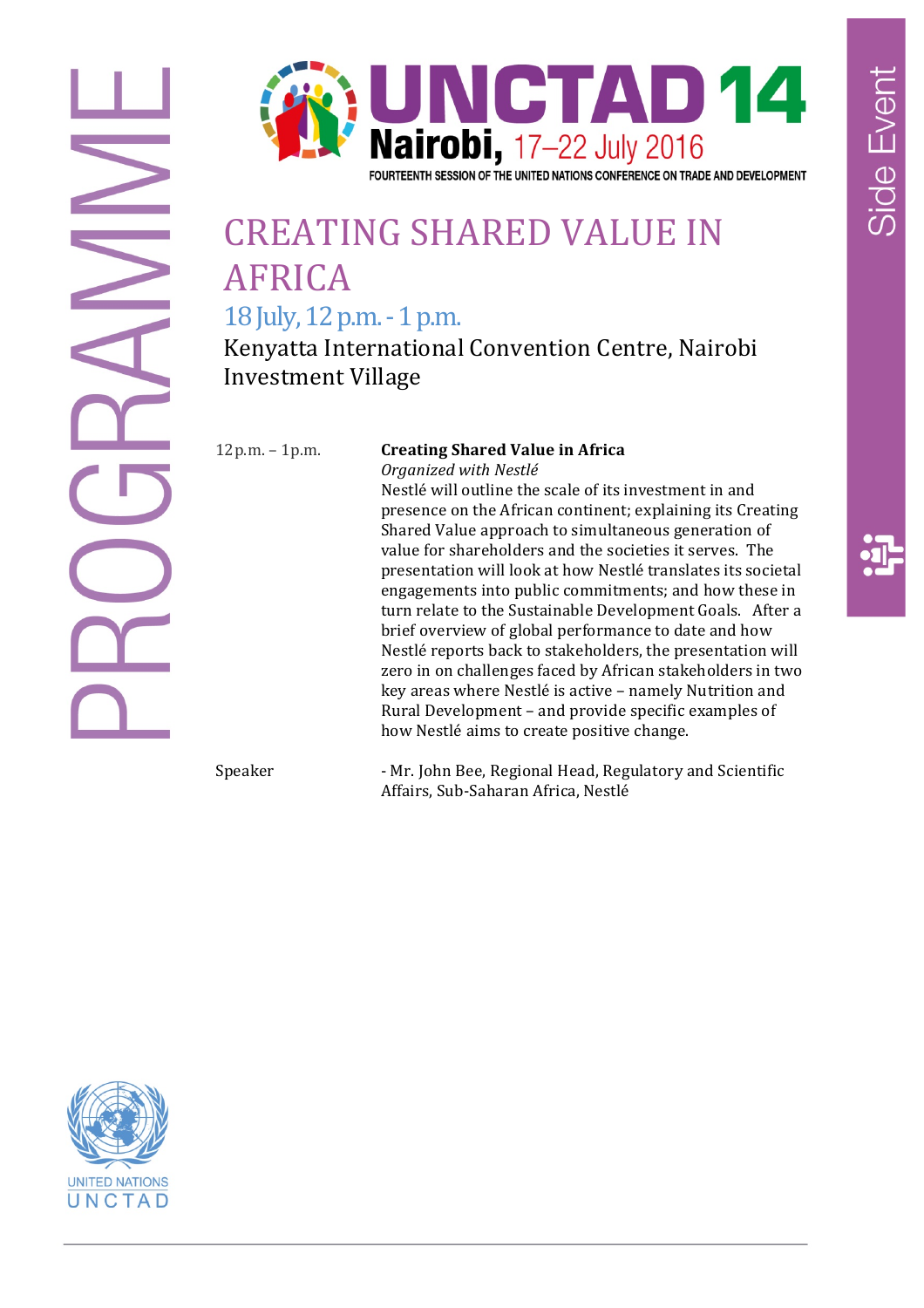## LATEST DEVELOPMENT IN OIC REGIONAL INTEGRATION EFFORTS AND IMPLICATIONS FOR FDI

### 19 July, 2 p.m. - 4 p.m.

Kenyatta International Convention Centre, Nairobi Investment Village

### 2p.m. – 4p.m. **Latest developments in OIC Regional Integration Efforts and Implications for FDI**

*Organized with the OIC* The 57 Member States of the Organization of Islamic Cooperation have initiated ambitious plans to improve the investment climate and increase the attractiveness of their economies to Foreign Direct Investment. Most recently, OIC Member States have convened their First Forum of Investment Promotion Agencies in order to share lessons learnt and best practices. The Forum has endorsed key and specific recommendations, including in the area of International Investment Agreements Reform. Most importantly, the priority areas for the speedy implementation of the OIC Agreement for Promotion, Protection and Guarantee of Investment among OIC Member States have been identified.

Panelists - Dr. Mokhtar Warida, Assistant Director General, ICDT

- Mohammed Bukhari, Investment Promotion Specialist, ICIEC

- Dr. Cem Tintin, Researcher, SESRIC

### **FOR MORE INFORMATION**

- unctad14.org
- unctad14@unctad.org
- #UNCTAD14 @UNCTADKituyi
- @UNCTAD
- unctad.org/facebook  $f$
- unctad.org/youtube
- unctad.org/flickr ••
- unctad.org/linkedin In

Side Event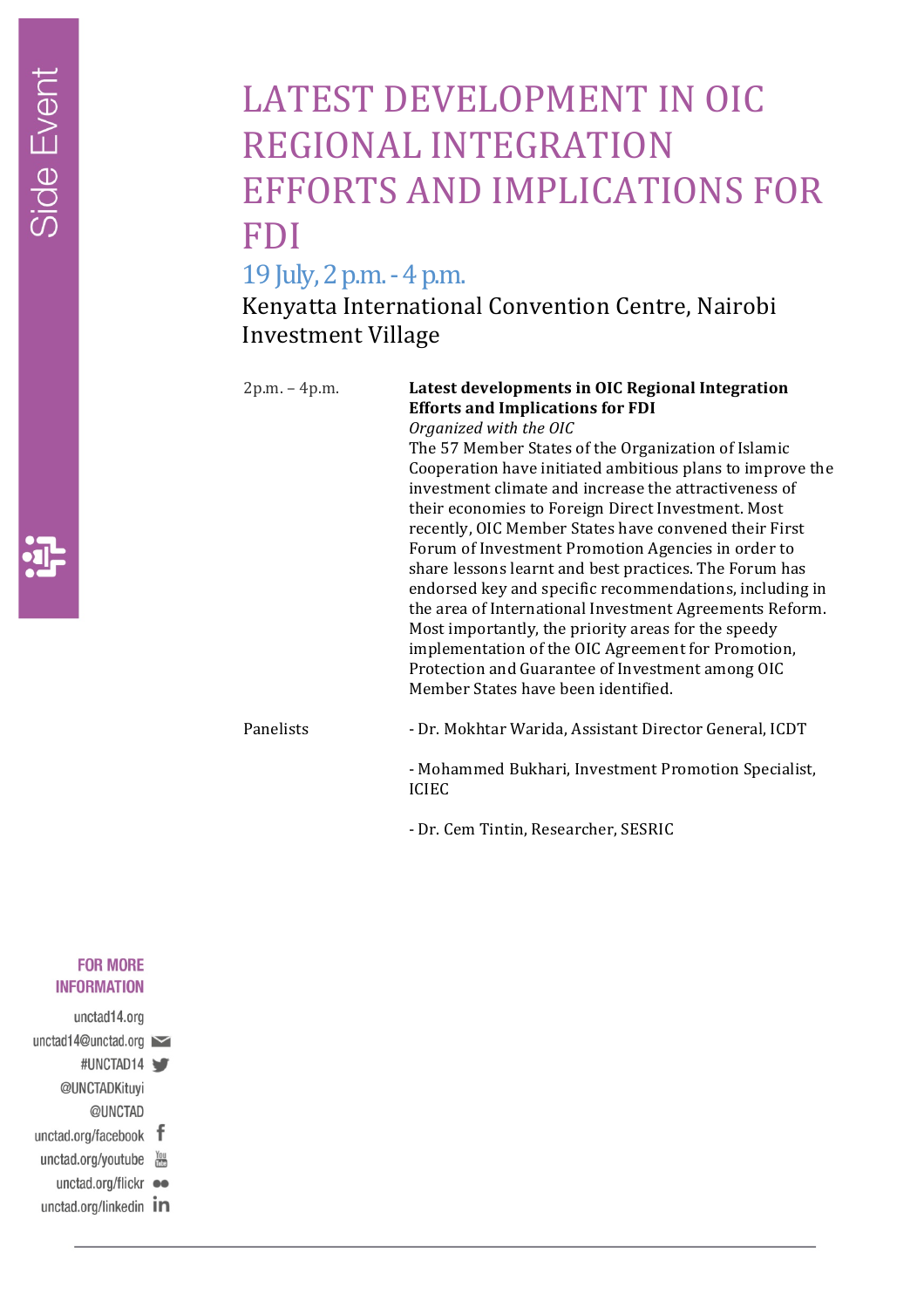## TRANSPARENT MARKETS FOR SUSTAINABLE ENERGY INVESTMENTS: POLICY OPTIONS FOR SUSTAINABLE ENERGY **INVESTMENT STRATEGIES**

### 20 Iulv, 10 a.m. - 11:30 a.m.

 $10a.m. -$ 11:30p.m.

Panelists

### **Transparent markets for sustainable energy** investments: policy options for sustainable energy **investment strategies**

*Organized with the Energy Charter Treaty* Energy and climate change are essential components of the sustainable development equation. In pursuit of UN sustainable development goal to 'Ensure access to affordable, reliable, sustainable and modern energy for all' (UNSDG7), achieving universal access to energy is among the major challenges and opportunities that the world and governments face today.

Current energy investment flows are insufficient to achieve the ambitious objectives of universal access to energy and of clean energy transition. This scenario strengthens the political demand to mobilize sustainable energy investments both domestic and cross-border. Investors need to mitigate legal and regulatory investment risks to reduce the costs of doing business. In the 2015 UNCTAD's Investment Policy Framework for Sustainable Development, UNCTAD recommends that investment policies are made an integral part of a comprehensive 'investment and sustainable development' strategy. In the energy sector, IEA estimates that improvements in predictable investment conditions are required. The 2015 G20 Energy Access Action Plan supports developing countries in attracting energy accessrelated investments by reforming policy, legal and regulatory frameworks. Keywords are regulatory stability and market confidence in the energy sector. In this context, available policy options to preserve the enabling factors for sustainable energy investments and the implementation of the rule of law (including the regulation of cross-border investments, investment facilitation, and regulatory cooperation and regulation of clean energy investments) will be discussed.

Moderator - Matteo Barra, International Energy Charter

> - Nathalie Bernasconi, International Institute for Sustainable Development

> - Patrick Obath, Associate Director, Adam Smith International Africa Limited

- Asmita Parshotam, South Africa Institute for International Affairs

### **FOR MORE INFORMATION**

- unctad14.org unctad14@unctad.org #UNCTAD14 @UNCTADKituyi @UNCTAD unctad.org/facebook  $f$ unctad.org/youtube  $\frac{Y_{0U}}{1000}$ unctad.org/flickr ●●
- unctad.org/linkedin  $\mathbf{in}$

Side Event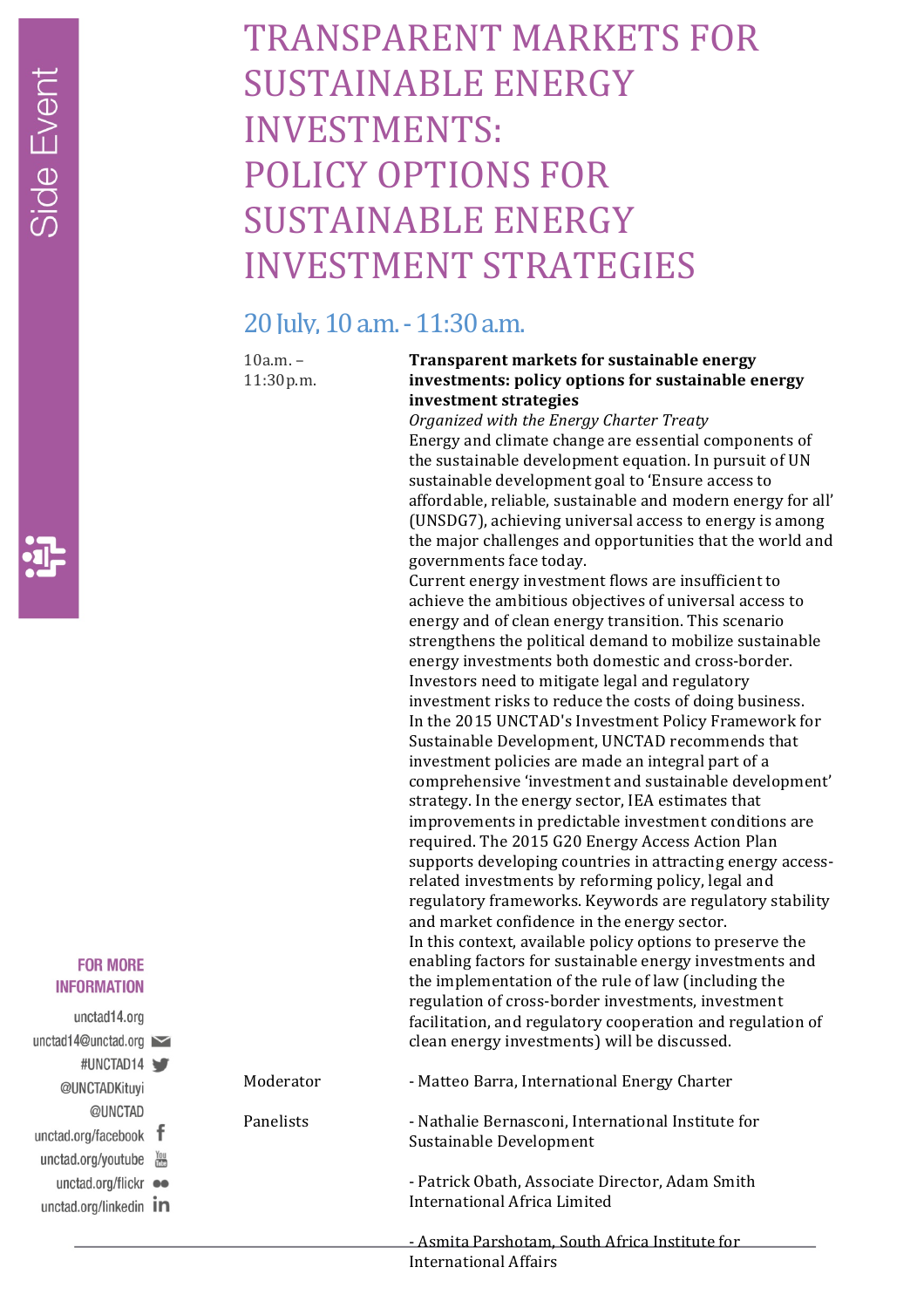## APPROACHES BY DEVELOPING COUNTRIES TO REFORMING INVESTMENT RULES: SOUTH-SOUTH DIALOGUE AND **COOPERATION**

### 20 July, 1 p.m. - 2:30 p.m.

Kenyatta International Convention Centre, Nairobi Investment Village

Panelists

#### 1p.m. - 2:30p.m. **Approaches by Developing Countries to Reforming Investment Rules: South-South Dialogue and Cooperation**

*Organized with Indonesia and the South Centre* Several developing economies have been withdrawing from investment treaties, and seeking to find alternatives either through national laws or through designing new investment treaty models that reflect a more balanced approach. In their reviews, they are more attentive to finding a balanced approach and reducing legal liability under investor-state dispute settlement when it comes to regulatory action taken in the public interest. During the year 2015, Indonesia continued the review of its investment treaty model. India released its new investment treaty model. South Africa adopted a new national investment law that entered into force at the end of 2015. Brazil developed its 'Investment Facilitation and Cooperation' treaty model. Within this context, the proposed event will serve as a

space for reviewing the approaches adopted by selected developing countries, and reflecting on the importance of South-South dialogue in regard to the future of the investment treaty regime.

- Moderator - Dr. Manuel Montes, Special Advisor to the South Centre
	- Representative from Indonesia
		- Representative from Brazil
		- Representative from South Africa
		- Representative from India

**FOR MORE INFORMATION** 

unctad14.org

- unctad14@unctad.org
- #UNCTAD14 @UNCTADKituyi
- @UNCTAD
- unctad.org/facebook  $f$
- unctad.org/youtube  $\frac{Y_{0U}}{1000}$
- unctad.org/flickr ••
- unctad.org/linkedin  $\mathbf{in}$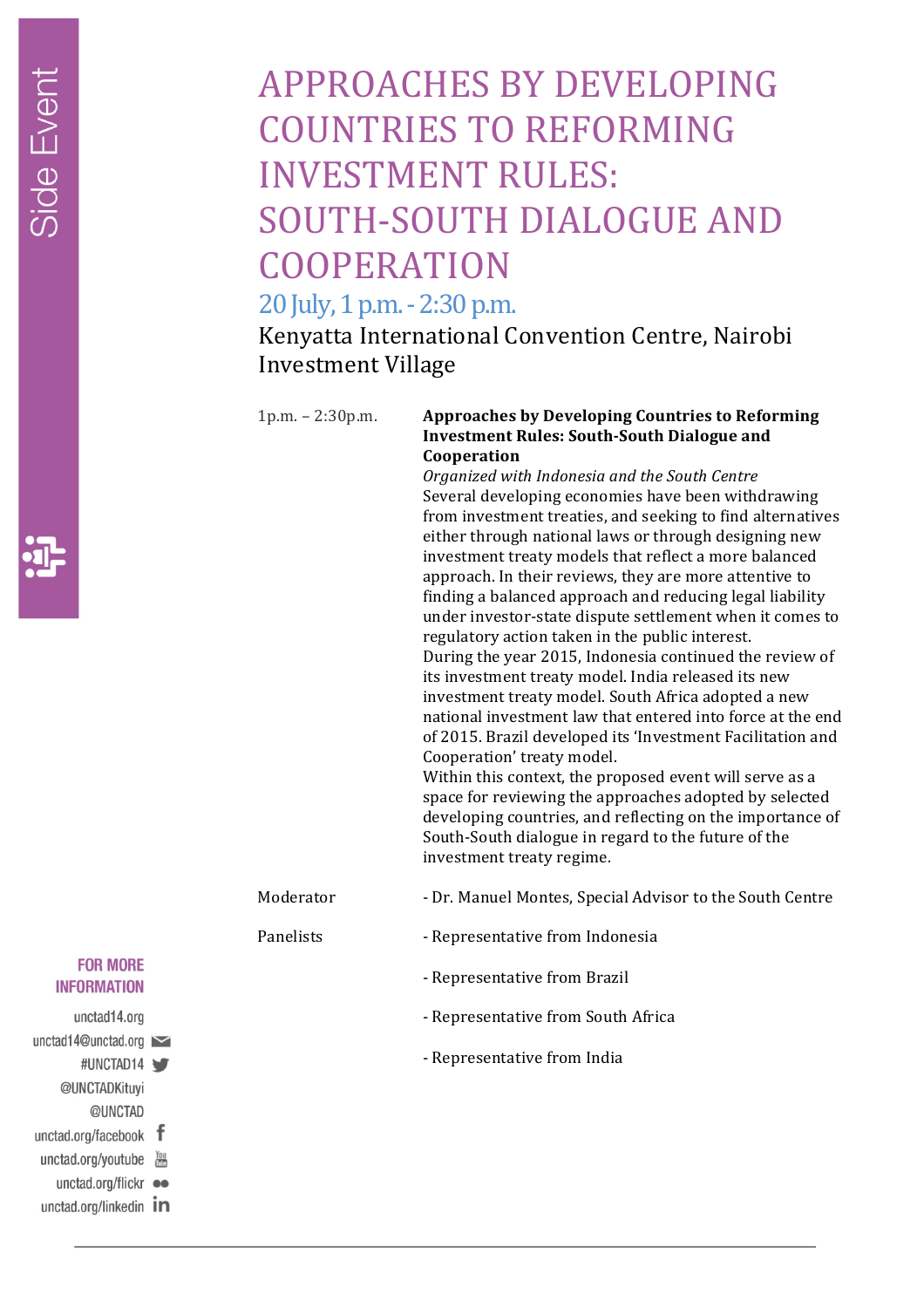

### LARGE SPORTING EVENTS AND DEVELOPMENT

20 July, 3 p.m. - 4 p.m.

Kenyatta International Convention Centre, Nairobi Investment Village

#### 3 p.m. – 4 p.m. **Large sporting events and development**

*Organized with International Federation of Football, History and Statistics*

Assessed in terms of the number of global viewers, the World Cup and the Olympic Games are the world's largest sporting events. The success of these events depends on the effectiveness of the host cities in developing the necessary infrastructure and services, and managing the event. However, it also provides host cities, particularly those in developing countries and transition economies, with the opportunity to fast track urban development, to improve their economic infrastructure, to promote sustainable economic development, and to present themselves on a global stage. IFFHS will share its vision and plans to make sports events benefiting the community, in particular youth.

Speakers - Mr. Saleh Salem M. Bahwini, President, International Federation of Football, History and Statistics

### **FOR MORE INFORMATION**

- unctad14.org
- unctad14@unctad.org
- #UNCTAD14 @UNCTADKituyi
- @UNCTAD
- unctad.org/facebook f
- unctad.org/youtube
- unctad.org/flickr ••
- unctad.org/linkedin In